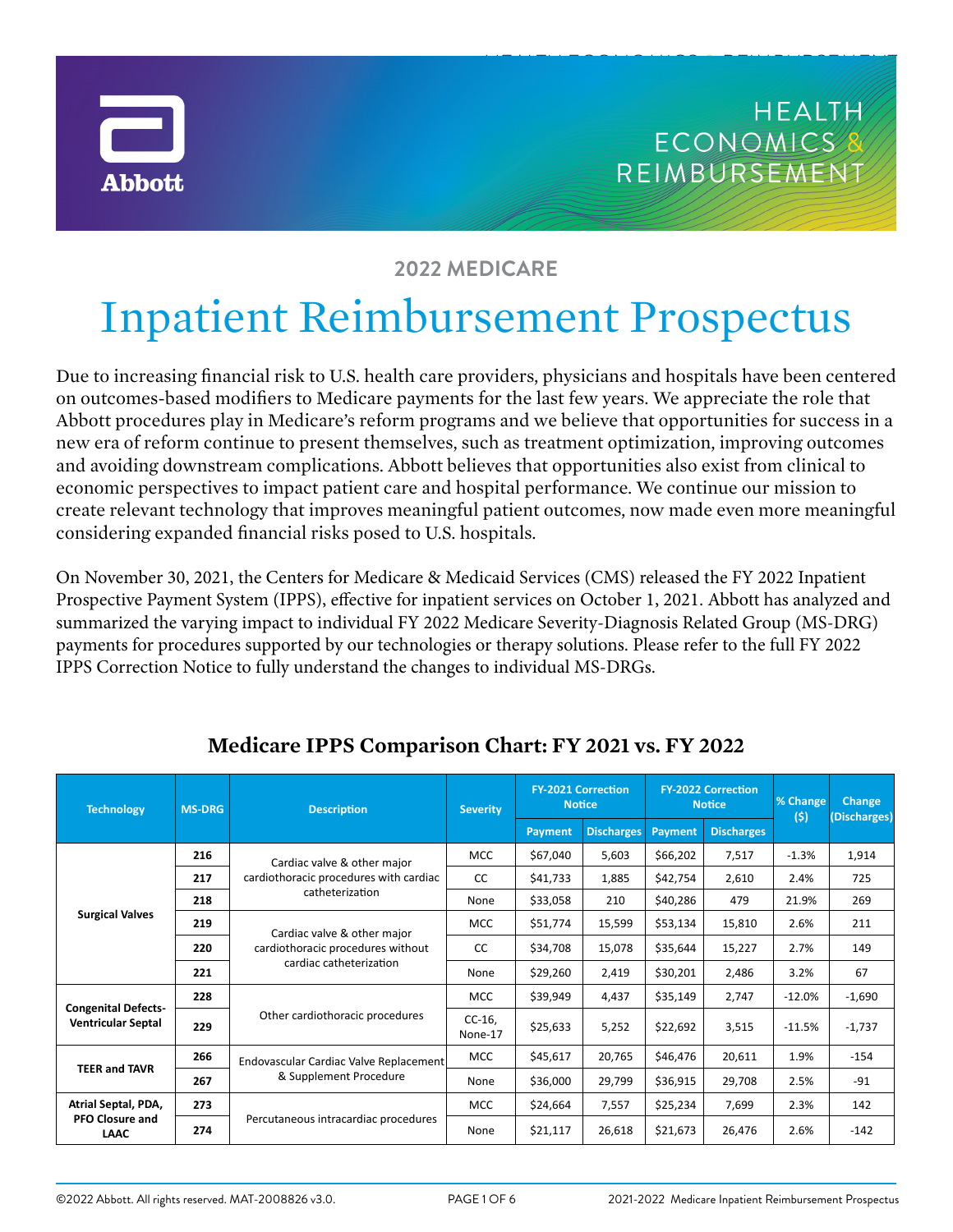| <b>Technology</b>                                                                              | <b>MS-DRG</b> | <b>Description</b>                                                | <b>Severity</b> | <b>FY-2021 Correction</b><br><b>Notice</b> |                   | <b>FY-2022 Correction</b><br><b>Notice</b> |                   | % Change<br>(s) | Change<br>(Discharges) |
|------------------------------------------------------------------------------------------------|---------------|-------------------------------------------------------------------|-----------------|--------------------------------------------|-------------------|--------------------------------------------|-------------------|-----------------|------------------------|
|                                                                                                |               |                                                                   |                 | <b>Payment</b>                             | <b>Discharges</b> | <b>Payment</b>                             | <b>Discharges</b> |                 |                        |
| Carotid                                                                                        | 034           |                                                                   | MCC             | \$25,547                                   | 1,372             | \$26,233                                   | 1,372             | 2.7%            | $\Omega$               |
|                                                                                                | 035           | Carotid artery stent procedure                                    | CC              | \$15,022                                   | 3,672             | \$15,429                                   | 3,672             | 2.7%            | 0                      |
|                                                                                                | 036           |                                                                   | None            | \$11,899                                   | 5,167             | \$12,215                                   | 5,166             | 2.7%            | $-1$                   |
| <b>CABG</b>                                                                                    | 231           | Coronary bypass with PTCA                                         | <b>MCC</b>      | \$54,571                                   | 974               | \$57,475                                   | 1,060             | 5.3%            | 86                     |
|                                                                                                | 232           |                                                                   | None            | \$37,911                                   | 701               | \$39,261                                   | 720               | 3.6%            | 19                     |
|                                                                                                | 233           | Coronary bypass with cardiac<br>catheterization                   | <b>MCC</b>      | \$50,088                                   | 12,154            | \$52,242                                   | 13,684            | 4.3%            | 1,530                  |
|                                                                                                | 234           |                                                                   | None            | \$34,178                                   | 13,951            | \$35,187                                   | 15,313            | 3.0%            | 1,362                  |
|                                                                                                | 235           | Coronary bypass without cardiac                                   | <b>MCC</b>      | \$38,759                                   | 11,499            | \$40,252                                   | 11,858            | 3.9%            | 359                    |
|                                                                                                | 236           | catheterization                                                   | None            | \$26,229                                   | 19,732            | \$27,017                                   | 20,092            | 3.0%            | 360                    |
|                                                                                                | 246           | Percutaneous cardiovascular<br>procedures with DES or 4+ stents   | <b>MCC</b>      | \$20,090                                   | 51,008            | \$20,602                                   | 52,462            | 2.5%            | 1,454                  |
|                                                                                                | 247           | Percutaneous cardiovascular procedure<br>with DES                 | None            | \$12,779                                   | 86,480            | \$13,012                                   | 85,022            | 1.8%            | -1,458                 |
| Coronary (PCI)                                                                                 | 248           | Percutaneous cardiovascular proce-<br>dures with BMS or 4+ stents | <b>MCC</b>      | \$20,400                                   | 2,416             | \$20,852                                   | 2,461             | 2.2%            | 45                     |
|                                                                                                | 249           | Percutaneous cardiovascular proce-<br>dures with BMS              | None            | \$12,079                                   | 3,090             | \$12,356                                   | 3,045             | 2.3%            | -45                    |
|                                                                                                | 250           | Perc cardiovasc proc w/o coronary                                 | <b>MCC</b>      | \$16,215                                   | 4,435             | \$16,629                                   | 4,472             | 2.6%            | 37                     |
|                                                                                                | 251           | artery stent                                                      | None            | \$10,668                                   | 5,172             | \$10,936                                   | 5,135             | 2.5%            | $-37$                  |
| <b>Endovascular and</b>                                                                        | 252           | Other vascular procedures                                         | <b>MCC</b>      | \$21,344                                   | 33,330            | \$21,930                                   | 33,470            | 2.7%            | 140                    |
| <b>Dialysis Circuit</b><br>Mechanical                                                          | 253           |                                                                   | CC              | \$17,057                                   | 23,996            | \$17,498                                   | 23,997            | 2.6%            | $\mathbf{1}$           |
| Thrombectomy                                                                                   | 254           |                                                                   | None            | \$11,631                                   | 10,545            | \$11,974                                   | 10,599            | 2.9%            | 54                     |
| <b>Arterial &amp; Venous</b><br><b>Mechanical</b><br>Thrombectomy and<br><b>Vascular Plugs</b> | 270           |                                                                   | <b>MCC</b>      | \$33,305                                   | 18,960            | \$34,204                                   | 19,004            | 2.7%            | 44                     |
|                                                                                                | 271           | Other major cardiovascular services                               | CC              | \$22,912                                   | 14,541            | \$23,511                                   | 14,511            | 2.6%            | $-30$                  |
|                                                                                                | 272           |                                                                   | None            | \$17,282                                   | 5,320             | \$17,727                                   | 5,320             | 2.6%            | 0                      |
|                                                                                                | 299           | Peripheral vascular disorders                                     | <b>MCC</b>      | \$9,843                                    | 19,593            | \$10,106                                   | 19,588            | 2.7%            | -5                     |
| <b>Thrombolysis</b>                                                                            | 300           |                                                                   | CC              | \$6,699                                    | 28,615            | \$6,883                                    | 28,614            | 2.7%            | $-1$                   |
|                                                                                                | 301           |                                                                   | None            | \$4,772                                    | 7,636             | \$4,900                                    | 7,630             | 2.7%            | -6                     |
| <b>ICD Systems</b><br>and CRT-D                                                                | 222           | Cardiac defibrillator implant with                                | <b>MCC</b>      | \$54,127                                   | 1,867             | \$52,431                                   | 2,081             | $-3.1%$         | 214                    |
|                                                                                                | 223           | cardiac catheterization with AMI/HF/<br>shock                     | None            | \$39,928                                   | 484               | \$38,237                                   | 404               | $-4.2%$         | -80                    |
|                                                                                                | 224           | Cardiac defibrillator implant with                                | <b>MCC</b>      | \$47,321                                   | 2,335             | \$49,583                                   | 2,119             | 4.8%            | $-216$                 |
|                                                                                                | 225           | cardiac catheterization without AMI/<br>HF/shock                  | None            | \$36,166                                   | 1,634             | \$37,045                                   | 1,629             | 2.4%            | $-5$                   |
|                                                                                                | 226           | Cardiac defibrillator implant without                             | <b>MCC</b>      | \$42,497                                   | 4,869             | \$43,291                                   | 5,317             | 1.9%            | 448                    |
|                                                                                                | 227           | cardiac catheterization                                           | None            | \$33,757                                   | 4,622             | \$34,370                                   | 4,202             | 1.8%            | $-420$                 |
| <b>Leadless Pacemaker</b>                                                                      | 228           |                                                                   | <b>MCC</b>      | \$39,949                                   | 4,437             | \$35,149                                   | 2,747             | -12.0%          | $-1,690$               |
|                                                                                                | 229           | Other cardiothoracic procedures                                   | None            | \$25,633                                   | 5,252             | \$22,692                                   | 3,515             | $-11.5%$        | -1,737                 |
|                                                                                                | 242           |                                                                   | <b>MCC</b>      | \$23,926                                   | 18,961            | \$24,581                                   | 19,301            | 2.7%            | 340                    |
| <b>Pacemaker Systems;</b><br><b>CRT-P</b>                                                      | 243           | Permanent cardiac pacemaker implant                               | cc              | \$16,278                                   | 25,229            | \$16,608                                   | 24,932            | 2.0%            | -297                   |
|                                                                                                | 244           |                                                                   | None            | \$13,277                                   | 14,510            | \$13,606                                   | 14,466            | 2.5%            | -44                    |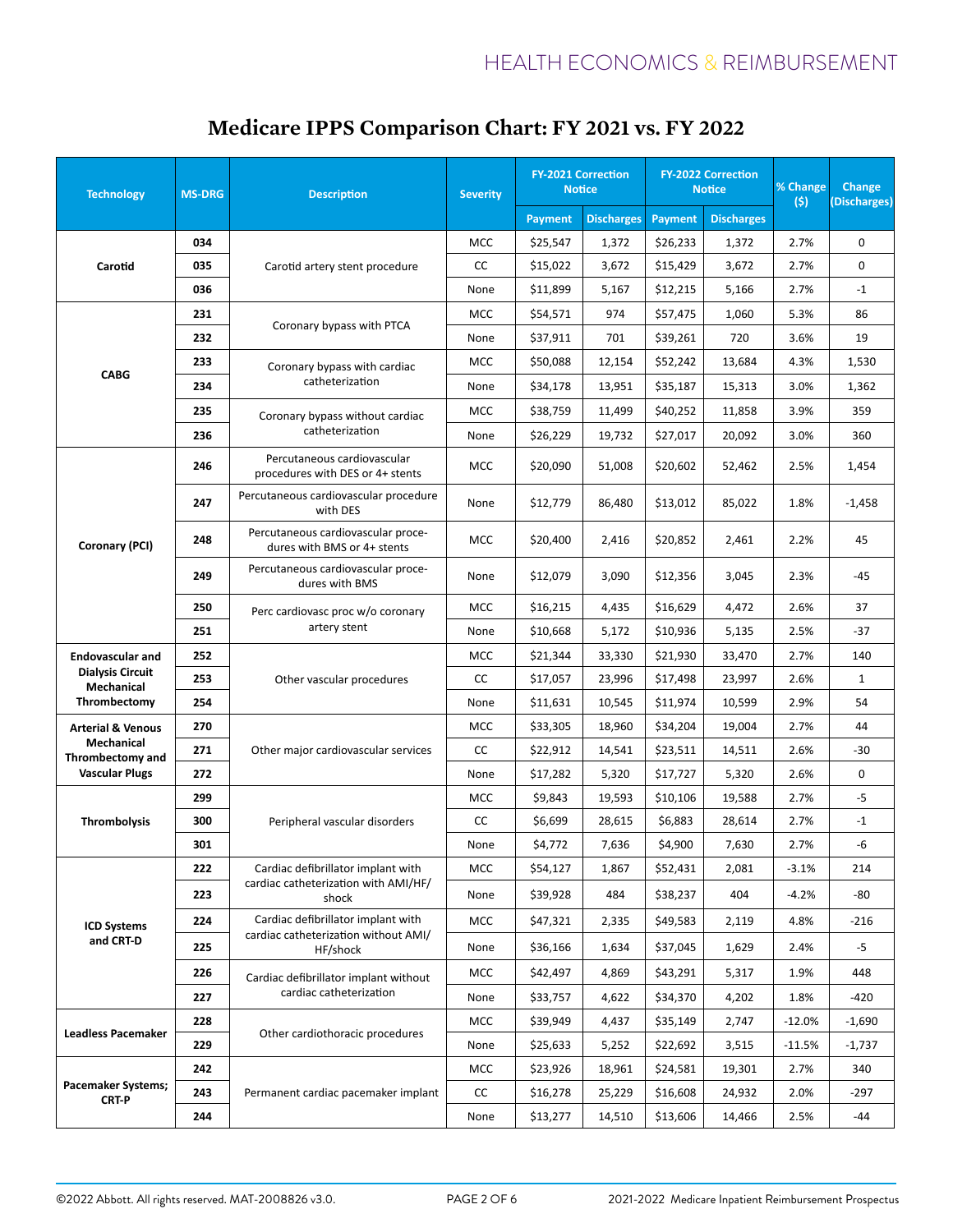| <b>Technology</b>                                             | <b>MS-DRG</b> | <b>Description</b>                                                                                           | <b>Severity</b> | <b>FY-2021 Correction</b><br><b>Notice</b> |                   | <b>FY-2022 Correction</b><br><b>Notice</b> |                   | % Change<br>(5) | Change<br>(Discharges) |
|---------------------------------------------------------------|---------------|--------------------------------------------------------------------------------------------------------------|-----------------|--------------------------------------------|-------------------|--------------------------------------------|-------------------|-----------------|------------------------|
|                                                               |               |                                                                                                              |                 | <b>Payment</b>                             | <b>Discharges</b> | <b>Payment</b>                             | <b>Discharges</b> |                 |                        |
|                                                               | 245           | AICD generator procedures                                                                                    | NA              | \$34,799                                   | 1,889             | \$35,726                                   | 1,889             | 2.7%            | 0                      |
| <b>ICDs</b>                                                   | 265           | AICD lead procedures                                                                                         | <b>NA</b>       | \$21,614                                   | 580               | \$22,193                                   | 580               | 2.7%            | 0                      |
| Pacemaker<br>Generator<br>Replacement                         | 258           | Cardiac pacemaker device replacement                                                                         | <b>MCC</b>      | \$20,576                                   | 547               | \$20,891                                   | 592               | 1.5%            | 45                     |
|                                                               | 259           |                                                                                                              | None            | \$13,628                                   | 902               | \$13,777                                   | 857               | 1.1%            | -45                    |
| <b>Pacemaker Revision</b><br>and ICMs Implant                 | 260           | Cardiac pacemaker revision except<br>device replacement                                                      | <b>MCC</b>      | \$23,038                                   | 2,668             | \$23,524                                   | 2,707             | 2.1%            | 39                     |
|                                                               | 261           |                                                                                                              | CC              | \$12,799                                   | 3,653             | \$13,148                                   | 3,619             | 2.7%            | $-34$                  |
|                                                               | 262           |                                                                                                              | None            | \$10,979                                   | 1,359             | \$11,251                                   | 1,354             | 2.5%            | -5                     |
|                                                               | 280           | Acute myocardial infarction,<br>discharged alive                                                             | <b>MCC</b>      | \$10,452                                   | 91,216            | \$10,596                                   | 94,141            | 1.4%            | 2,925                  |
|                                                               | 281           |                                                                                                              | CC              | \$5,991                                    | 48,347            | \$6,137                                    | 46,135            | 2.4%            | $-2,212$               |
| <b>Acute Myocardial</b>                                       | 282           |                                                                                                              | None            | \$4,663                                    | 20,562            | \$4,788                                    | 19,808            | 2.7%            | $-754$                 |
| <b>Infarction (AMI)</b>                                       | 283           |                                                                                                              | <b>MCC</b>      | \$11,985                                   | 10,281            | \$12,296                                   | 10,318            | 2.6%            | 37                     |
|                                                               | 284           | Acute myocardial infarction, expired                                                                         | CC              | \$4,719                                    | 1,086             | \$4,770                                    | 1,053             | 1.1%            | $-33$                  |
|                                                               | 285           |                                                                                                              | None            | \$3,191                                    | 273               | \$3,262                                    | 266               | 2.2%            | -7                     |
| <b>Conduction Disorders</b>                                   | 308           | Cardiac arrhythmia and conduction<br>disorders                                                               | <b>MCC</b>      | \$7,709                                    | 69,826            | \$7,919                                    | 69,819            | 2.7%            | $-7$                   |
|                                                               | 309           |                                                                                                              | CC              | \$4,817                                    | 86,595            | \$4,949                                    | 86,579            | 2.7%            | $-16$                  |
|                                                               | 310           |                                                                                                              | None            | \$3,589                                    | 55,723            | \$3,687                                    | 55,709            | 2.7%            | $-14$                  |
|                                                               | 273           | Percutaneous intracardiac procedures                                                                         | <b>MCC</b>      | \$24,664                                   | 7,557             | \$25,234                                   | 7,699             | 2.3%            | 142                    |
| <b>Catheter Ablations</b>                                     | 274           |                                                                                                              | None            | \$21,117                                   | 26,618            | \$21,673                                   | 26,476            | 2.6%            | $-142$                 |
| Left Ventricular<br><b>Assist Device</b><br>(LVAD)            | 001           | Heart Transplant or Implant of Heart<br>Assist System                                                        | <b>MCC</b>      | \$186,174                                  | 2,213             | \$190,661                                  | 2,236             | 2.4%            | 23                     |
|                                                               | 002           |                                                                                                              | None            | \$102,397                                  | 145               | \$98,716                                   | 122               | $-3.6%$         | $-23$                  |
|                                                               | 003           | ECMO or Tracheostomy with MV >96<br>Hours or PDX Except Face, Mouth and<br>Neck with major O.R. procedure    | ΝA              | \$122,066                                  | 14,534            | \$125,986                                  | 14,274            | 3.2%            | $-260$                 |
|                                                               | 215           | Other heart assist systems implant                                                                           | <b>NA</b>       | \$71,718                                   | 7,744             | \$69,625                                   | 4,409             | $-2.9%$         | $-3,335$               |
| <b>Acute Mechanical</b><br><b>Circulatory System</b><br>(MCS) | 216           | Cardiac valve and other major<br>cardiothoracic procedures with<br>cardiac catheterization with MCC          | <b>NA</b>       | \$67,040                                   | 5,603             | \$66,202                                   | 7,517             | $-1.3%$         | 1,914                  |
|                                                               | 217           | Cardiac valve and other major<br>cardiothoracic procedures with<br>cardiac catheterization with CC           | <b>NA</b>       | \$41,733                                   | 1,885             | \$42,754                                   | 2,610             | 2.4%            | 725                    |
|                                                               | 218           | Cardiac valve and other major<br>cardiothoracic procedures with<br>cardiac catheterization without CC/MCC    | ΝA              | \$33,058                                   | 210               | \$40,286                                   | 479               | 21.9%           | 269                    |
|                                                               | 219           | Cardiac valve and other major<br>cardiothoracic procedures without<br>cardiac catheterization with MCC       | NA              | \$51,774                                   | 15,599            | \$53,134                                   | 15,810            | 2.6%            | 211                    |
|                                                               | 220           | Cardiac valve and other major<br>cardiothoracic procedures without<br>cardiac catheterization with CC        | NA              | \$34,708                                   | 15,078            | \$35,644                                   | 15,227            | 2.7%            | 149                    |
|                                                               | 221           | Cardiac valve and other major<br>cardiothoracic procedures without<br>cardiac catheterization without CC/MCC | NA              | \$29,260                                   | 2,419             | \$30,201                                   | 2,486             | 3.2%            | 67                     |
| PA Pressure Monitor                                           | 264           | Other circulatory system operating<br>room procedures                                                        | NA              | \$20,875                                   | 10,418            | \$21,455                                   | 10,415            | 2.8%            | $-3$                   |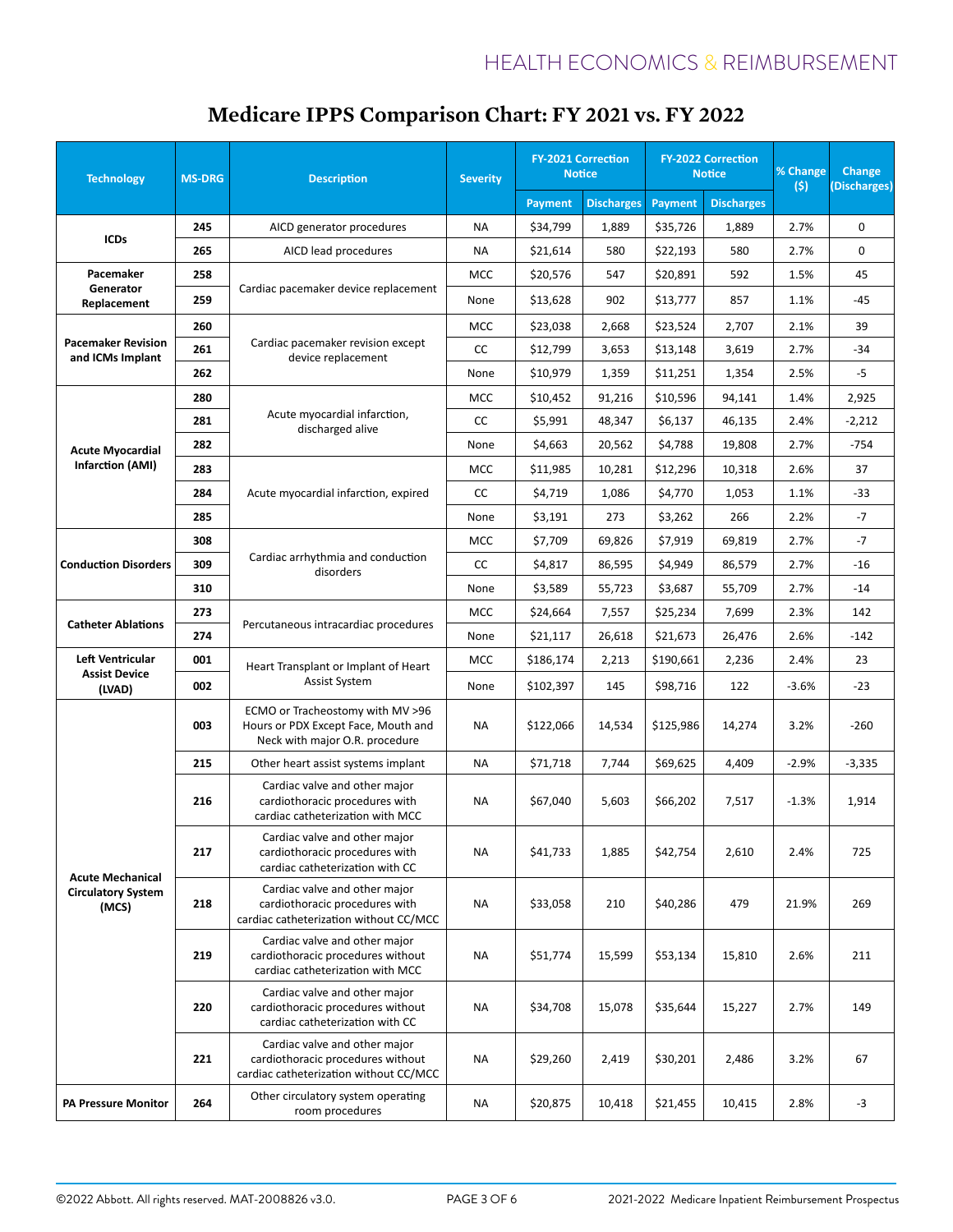#### **Technology MS-DRG Description Severity FY-2021 Correction Notice FY-2022 Correction Notice % Change (\$) Change (Discharges) Payment Discharges Payment Discharges Deep Brain Stimulation (DBS) 023** System implant, multi-array, rechargeable or non-rechargeable, plus leads MCC | \$36,395 | 12,867 | \$37,402 | 12,870 | 2.8% | 3 **024 Decision Industry of Strategies of None \$25,276 4,624 \$25,975 4,624 2.8% 0 025** Lead placement only, or lead revision **026** | OR System implant, single array | CC | \$19,655 | 9,547 | \$20,192 | 9,535 | 2.7% | -12 generator plus leads MCC | \$28,870 | 21,986 | \$29,657 | 21,973 | 2.7% | -13 **027** | Sendrator Providence | None | \$16,145 | 10,506 | \$16,580 | 10,477 | 2.7% | -29 **040** Generator only implant or replacement, **041** | single/multi array non-rechargeable or | CC | \$15,112 | 6,427 | \$15,494 | 6,399 | 2.5% | -28 multi-array rechargeable MCC | \$25,439 | 3,883 | \$25,485 | 3,780 | 0.2% | -103 **042 None \$12,115 2,414 \$12,537 2,442 3.5% 28 Spinal Cord Stimulation (SCS) for Pain 028** Whole System implantation or  $r$  whole system implantation of  $r$  MCC  $\left[\begin{array}{c|c} \text{ $>$37,408$} \end{array}\right]$  2,247  $\left[\begin{array}{c} \text{ $>$38,399$} \end{array}\right]$  2.247  $\left[\begin{array}{c} \text{ $2.6\%} \end{array}\right]$  0 **029** Spinal procedures or spinal neurostimulators  $\begin{vmatrix} CC & 521,179 & 3,865 & 521,740 & 3,865 \end{vmatrix}$  2.6% 0 **030** Spinal Procedures without CC/MCC None \$15,150 1,432 \$15,541 1,432 2.6% 0 **040** Peripheral/Cranial Nerve and Other Nervous System Procedures Generator 041 **CC**  $\begin{array}{|c|c|c|c|c|c|}\n\hline\n\text{15,12} & \text{6,427} & \text{5,494} & \text{6,399} & \text{2.5\%} & -28 \\
\hline\n\text{15,13,12} & \text{15,494} & \text{5,399} & \text{2.5\%} & -28 \\
\hline\n\end{array}$ (any type) MCC | \$25,439 | 3,883 | \$25,485 | 3,780 | 0.2% | -103 **042** None \$12,115 2,414 \$12,537 2,442 3.5% 28 **518** Back & neck procedures excluding spinal fusion, or disc device/ neurostimulator MCC | \$23,038 | 2,684 | \$23,653 | 2,684 | 2.7% | 0 **519** Back and neck procedure except spinal<br>fusion with CC  $f(x)$  Froscuard Except spinar  $\begin{vmatrix} CC & 512,583 & 8,454 & 512,925 & 8,454 \end{vmatrix}$  2.7% 0 **520** Back and neck procedure except spinal fusion without CC/MCC None \$9,110 6,513 \$9,353 6,513 2.7% <sup>0</sup> **981** Extensive OR procedure unrelated to principal Dx MCC | \$29,617 | 26,453 | \$30,429 | 26,389 | 2.7% | -64 **982 CALCISTRE OF PROCESSION** CC **6.000 STACIST 8.000 STACIST 8.000 STACIST 8.000 STACIST 8.000 STACIST 8.000 STACIST 8.000 STACIST 8.000 STACIST 8.000 STACIST 8.000 STACIST 8.000 STACIST 8.000 STACIST 8.000 STACIST 8.00 983** None \$10,636 2,652 \$10,896 2,652 2.652 2.4% 0 **Major Chest 163 164** | Major chest procedures | CC | \$16,964 | 15,747 | \$17,512 | 15,841 | 3.2% | 94 MCC | \$31,888 | 10,852 | \$33,016 | 11,069 | 3.5% | 217 **165** None \$12,300 8,148 \$12,639 8,164 2.8% 16 **Aortic Heart Assist 268** Aortic and heart assist procedures **269** Rexcept pulsation balloon  $\vert$  None  $\vert$  \$27,732 | 16,306 | \$28,455 | 16,310 | 2.6% | 4 MCC \$44,701 3,661 \$45,918 3,672 2.7% 11 **Aortic Heart Assist 286** Circulatory disorders except AMI, with card cath MCC | \$14,231 | 44,705 | \$14,087 | 50,172 | -1.0% | 5,467 **287** None | \$7,392 | \$7,353 | 51,797 | -0.5% | -5,463 **Heart Failure 291 292** | Heart failure & shock | CC | \$5,753 | 84,830 | \$5,694 | 28,940 | -1.0% | -55,890 MCC | \$8,619 | 394,461 | \$8,363 | 466,339 | -3.0% | 71,878 **293** | | None | \$4,195 | 21,889 | \$3,890 | 5,791 | -7.3% | -16,098 **Peripheral Vascular 299 300** | Peripheral vascular disorders | CC | \$6,699 | 28,615 | \$6,883 | 28,614 | 2.7% | -1 MCC | \$9,843 | 19,593 | \$10,106 | 19,588 | 2.7% | -5 **301** None | \$4,772 | 7,636 | \$4,900 | 7,630 | 2.7% | -6 **Vascular: Other Kidney and Urinary Tract 673 674** | Other kidney & urinary tract procedures | CC | \$15,300 | 7,325 | \$15,715 | 7,334 | 2.7% | 9 MCC | \$22,259 | 15,762 | \$22,871 | 15,768 | 2.7% | 6 **675** | | None | \$11,261 | 474 | \$11,571 | 474 | 2.8% | 0